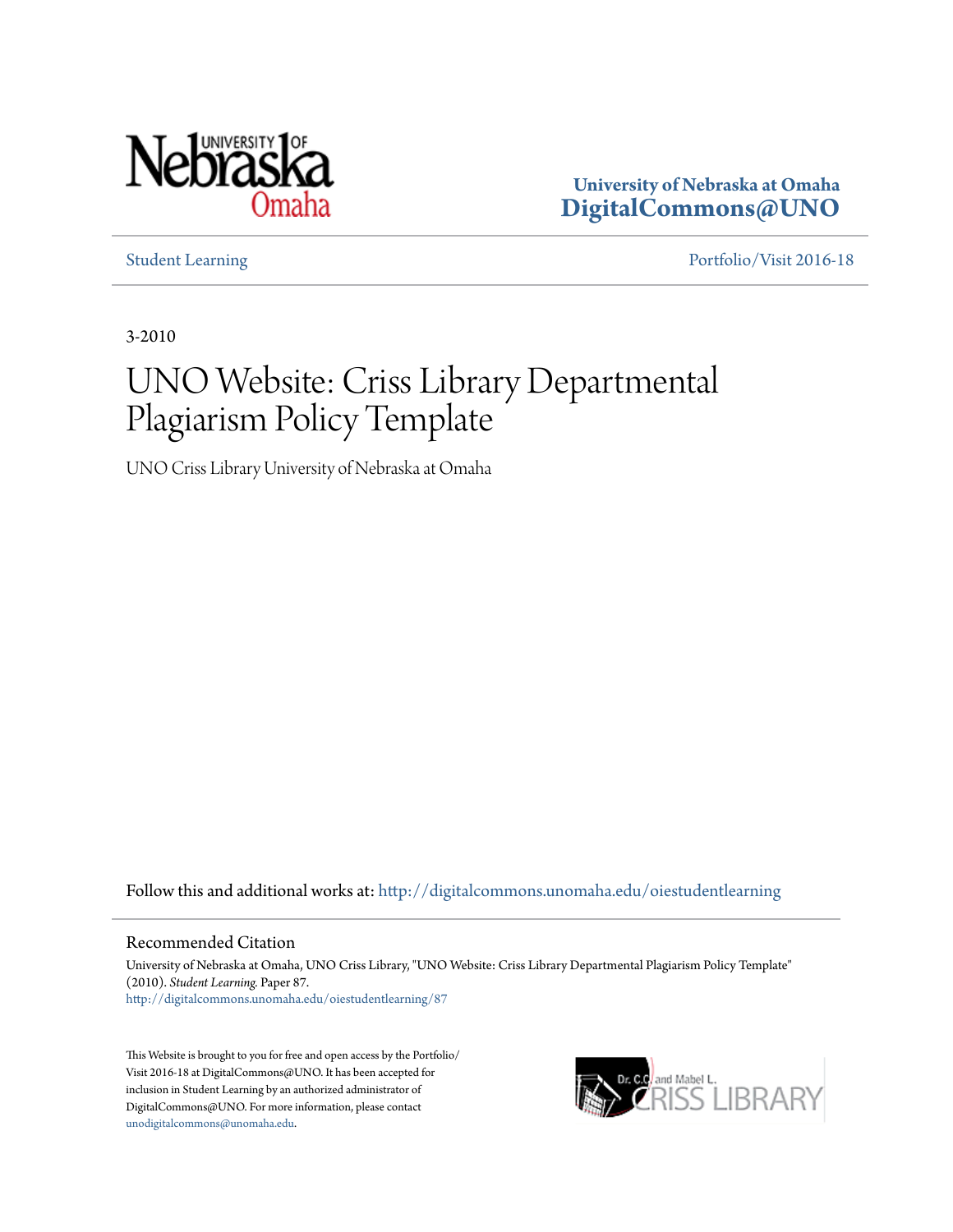

## **Plagiarism Policy adopted by the faculty of the Department [date]**

#### **Overview**

According to the Bylaws of the board of Regents at the University of Nebraska (Sections 2.9 and 4.1(i)), jurisdiction over violations of academic dishonesty rests with the individual colleges while the faculty are entrusted with the determination of a violation and its resolution.

The Department recognizes the rights of faculty members to carry out their entrusted duties but also recognizes the need to present a unified face on the subject of plagiarism and to have consistent application of disciplinary actions. The Department Plagiarism Policy advises the faculty on a consistent approach to addressing plagiarism in course syllabi and provides guidelines for addressing violations of the plagiarism policy.

### **Guidelines for Addressing Plagiarism on the Course Syllabus**

In order to ensure that students understand what plagiarism is and how to avoid it, course syllabi should include a definition of plagiarism and explain the consequences of plagiarism. The following language is recommended:

In this course, you will submit written work in which you make use of information and ideas found in print or online sources. Whenever you use material from another writer, it is important that you quote or paraphrase appropriately and *cite the source.*

Never let it appear that ideas and information gleaned from other sources are your own. The UNO Academic Integrity policy defines plagiarism as "presenting the work of another as one's own (i.e., without proper acknowledgment of the source) and submitting . . . academic work in whole or in part as one's own when such work has been prepared by another person or copied from another person."

Failure to cite sources appropriately is plagiarism, a serious academic offense. Plagiarized work will not be accepted. Consequences for plagiarism are up to the discretion of the instructor; they may range, for example, from rewriting all or part of a paper to a grade of F for the course. Students who plagiarize more than once are subject to disciplinary action, which may include expulsion from the university.

**If you have a question about using or citing another writer's work, DO NOT GUESS. Check with your instructor or a consultant at the UNO Writing Center. Bring a printout of the original source and your paper to the consultation.**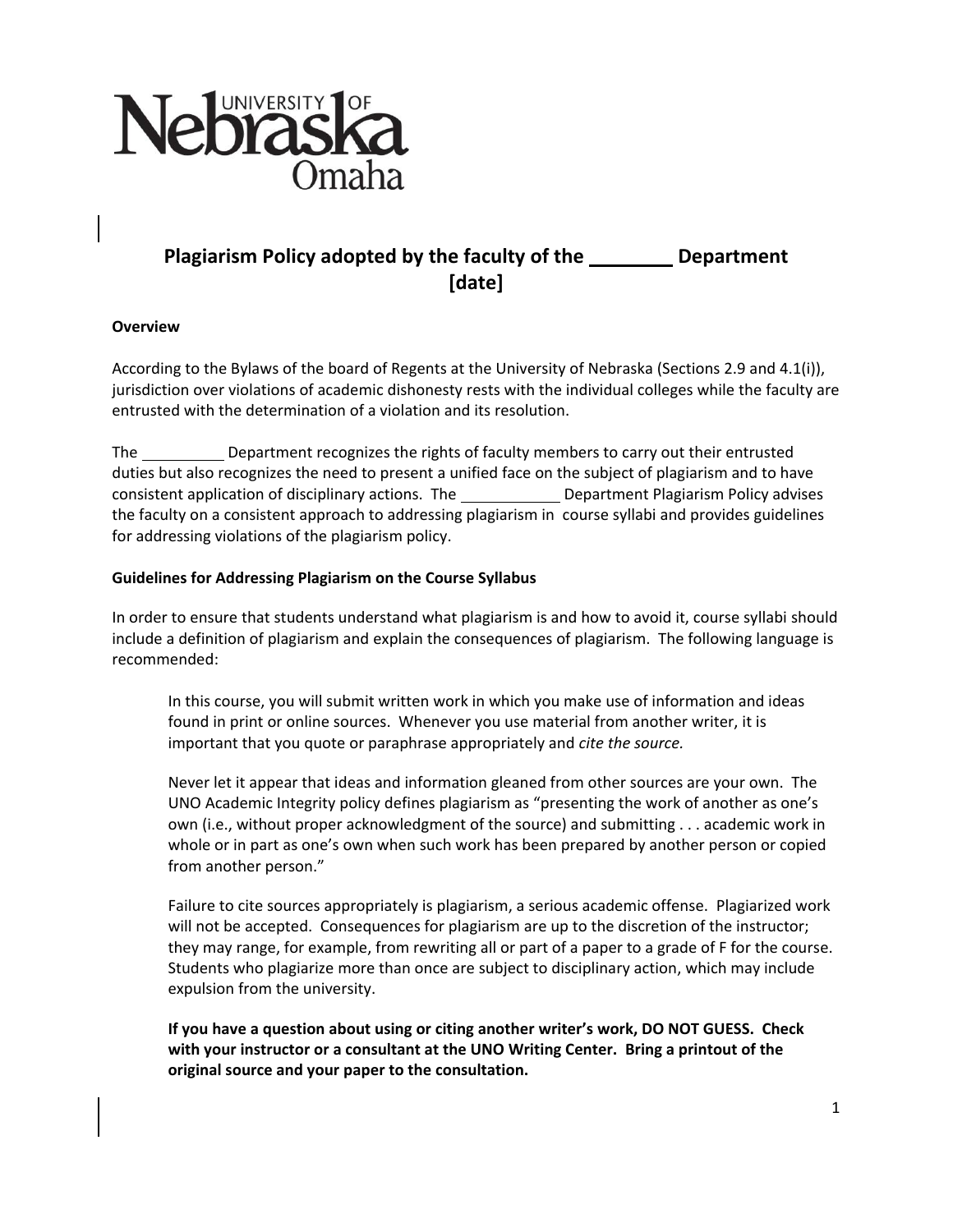### **Best Practices for Preventing Plagiarism**

In "Defining and Avoiding Plagiarism: The WPA Statement on Best Practices," the Council of Writing Program Administrators notes that students are most likely to plagiarize under these circumstances: when they fear failure or lack confidence in their own work; when they mismanage their time and panic over a deadline; when they view a course or assignment as "busywork"; when they confront an assignment that seems generic or "canned"; when faculty fail to report instances of cheating or do not enforce appropriate penalties.

Faculty can reduce the incidence of plagiarism by designing courses in which these circumstances are unlikely to arise.

- 1. Present the academic field as an ongoing conversation in which students are finding their place. When they write, they're contributing to the conversation. Assign topics on which they have something to contribute.
- 2. Create fresh assignments. If possible, tie assignments to current events or developments in the field.
- 3. Assign topics closely related to the content of your course, and if appropriate, require that students make reference to the textbook or other assigned reading in their papers.
- 4. Require that students submit materials at several stages of the writing process, perhaps a topic proposal, a working bibliography, occasional progress reports, and a draft.
- 5. Create opportunities for students to help each other. Students investigating similar or related topics can form study groups, sharing ideas and leads on good sources, checking each other's use of sources and citations, and reading each other's drafts.

#### **When Prevention Fails: Guidelines for Responding to Plagiarism**

Given the context-specific nature of plagiarism and the uniqueness of each situation, the faculty response will vary. Specifically, the response will depend upon the degree of plagiarism and the intent of the individual(s) involved.

**Degree of Plagiarism** – The first factor to consider is how blatant or egregious the plagiarism is. For example, plagiarism could be as simple as a faulty paraphrase, one that fails to completely reformulate a reference into one's own words so that a sentence shares too much in common with the original reference. Alternatively the entire written document could be an exact duplicate of a prior student's work or copied from the web. Clearly these cases call for different responses.

**Intent** – Perhaps the most important factor in determining disciplinary action is intent.

A student might submit a paper containing plagiarized passages without any intent to cheat or deceive. The skill of integrating and documenting material from outside sources is difficult to learn; it requires practice, and as they practice, students sometimes make mistakes. (Paraphrase is especially difficult to master; it is not always clear how much the language of a paraphrase should differ from the language of the original in order to count as "one's own words.") When a student misuses sources unintentionally, it is more important to provide instruction than to initiate discipline. However, *work in which the writer fails to cite sources should not be awarded credit*. A student who misuses sources without an intent to deceive should be required to do the work over again or to complete a substitute assignment.